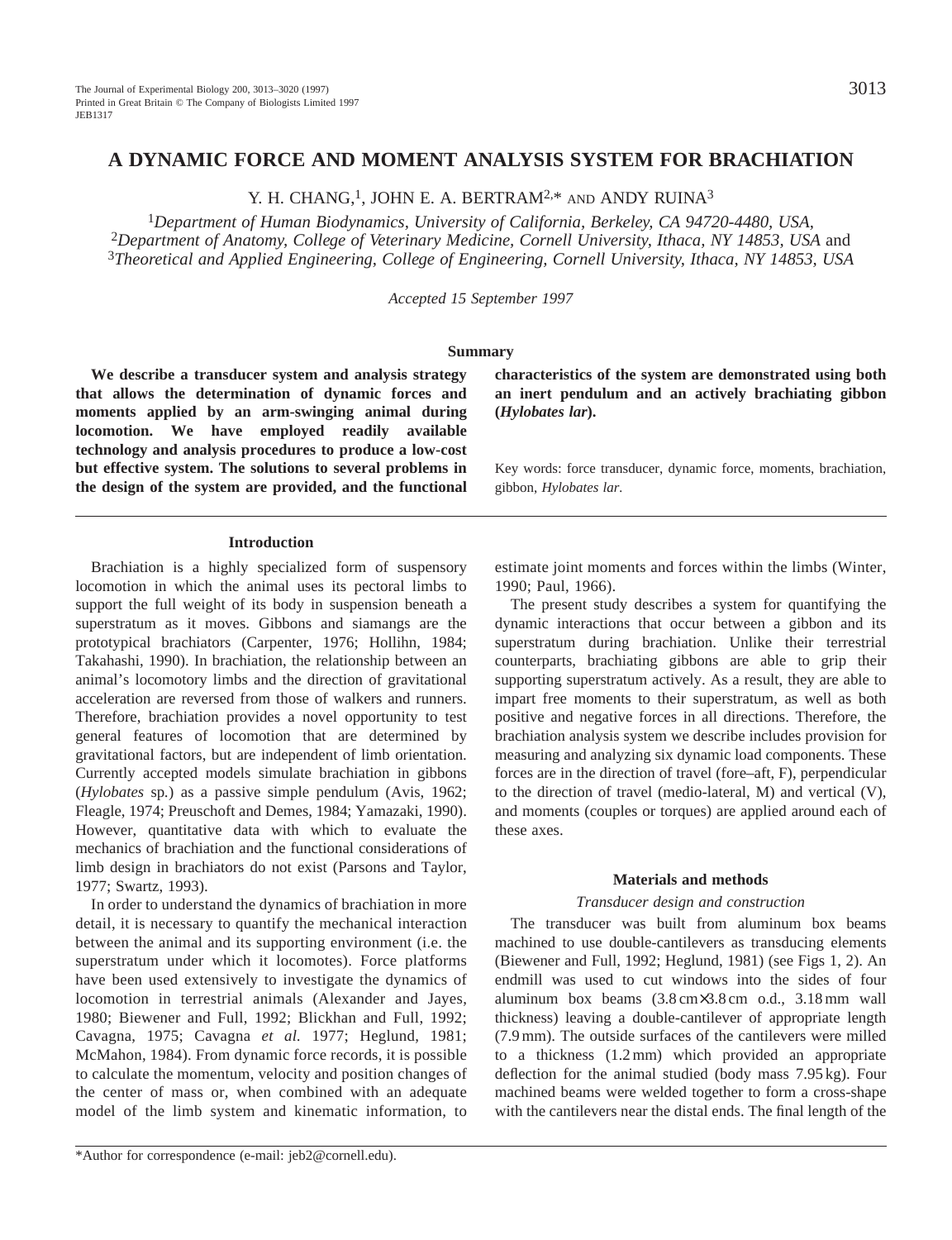

Fig. 1. The superstratum force transducer showing milled sensor cantilevers with attached foil strain gauges. For an applied load at the handhold, the transducing element at the distal end of each arm is able to detect one vertical and one horizontal load depending on the orientation of the sensor cantilevers for a total of eight acquisition channels (CH 1–8). The calibration matrix is able to convert these eight loads into calibrated forces  $(F)$  in the three orthogonal axes (medio-lateral, fore–aft and vertical, indicated by subscripts M, F and V, respectively) and moments (*M*) about those axes.

transducer was 54.61 cm from the end of one arm to the end of the opposing arm.

A single-element foil strain gauge (Micro-Measurements) was bonded to the surface of each cantilever (Heglund, 1981; Biewener and Full, 1992). The two gauges from each doublecantilever (top and bottom cantilevers) were wired into a Wheatstone half-bridge circuit. The other half of the circuit was completed within an external signal-conditioning module (National Instruments SCXI-1121). The radial configuration of these independent double-cantilevers allowed each end of the four arms to detect a horizontal load (in the plane of the transducer) and a vertical load (perpendicular to the plane of the transducer). Thus, eight channels of strain data are produced for a single load applied at the handhold (Fig. 1). The handhold was suspended from the center of the transducer with a reinforced shaft (3.81 cm in length) consisting of a tubular collar surrounding a quarter-inch threaded rod. The threaded rod was used to compress the collar, which provided a robust support of minimal mass.

The entire transducer was mounted beneath an aluminum baseplate (53.34 cm×53.34 cm×0.95 cm) using thin aluminum support blades located at the ends of each transducer arm (Fig. 2). The side of each support blade was milled to approximately the thickness of the cantilevered sensor beams. This flexible support blade allowed the orthogonal arms of the



Fig. 2. Diagram of the support blades at the distal end of one transducer arm from Fig. 1. These blades provide support for the transducer but allow some translation in the axis of the beam. This allows full deformation, and consequently sensitivity, in the horizontal sensors of the beam perpendicular to this one. Note the windows cut from the transducer beam to produce two cantilever blades on which the strain gauges are mounted. These blades are milled to a thickness appropriate for the loads applied by the brachiating animal.

transducer to resist the applied load in that orientation. This arrangement provided the maximum sensitivity for horizontal loads (Fig. 2). A perfectly rigid support for each arm of the transducer would restrict the deflection of the transducing elements on the orthogonal arms.

The fundamental resonant frequencies of the transducer for the vertical, fore–aft and medio-lateral directions were 170 Hz, 85 Hz and 65 Hz, respectively. These frequencies were excited by hammer impacts to the handhold in line with the three axes of orientation. The difference between the latter two frequencies presumably represents the stray sensitivity of compliance for the machined metal thickness.

## *Brachiation runway*

To provide a rigid mounting surface for the transducer, the frame of the test cage to which it mounted was solidly reinforced against the sides of the concrete walls and ceiling of a room using a series of posts and autojacks. The test arrangement and acquisition equipment are shown in Fig. 3. Although only a single transducer was used, it was assumed that the action of each limb was symmetrical. This assumption was verified by comparing records from different runs in which alternate hands were used for support on the transducer handhold.

The handhold of the transducer and six identical uninstrumented handholds were made from 3.8 cm o.d. aluminum tubing (0.3 cm thick). Handholds were suspended rigidly from the ceiling of the test enclosure in line with each other and positioned at the same height. A plastic tarpaulin camouflaged the transducer apparatus among the uninstrumented handholds. The transducer was positioned as the fourth handhold of the series. The test subject was an adult, female, white-handed gibbon (*Hylobates lar* Chivers, 7.95 kg, 11 years of age).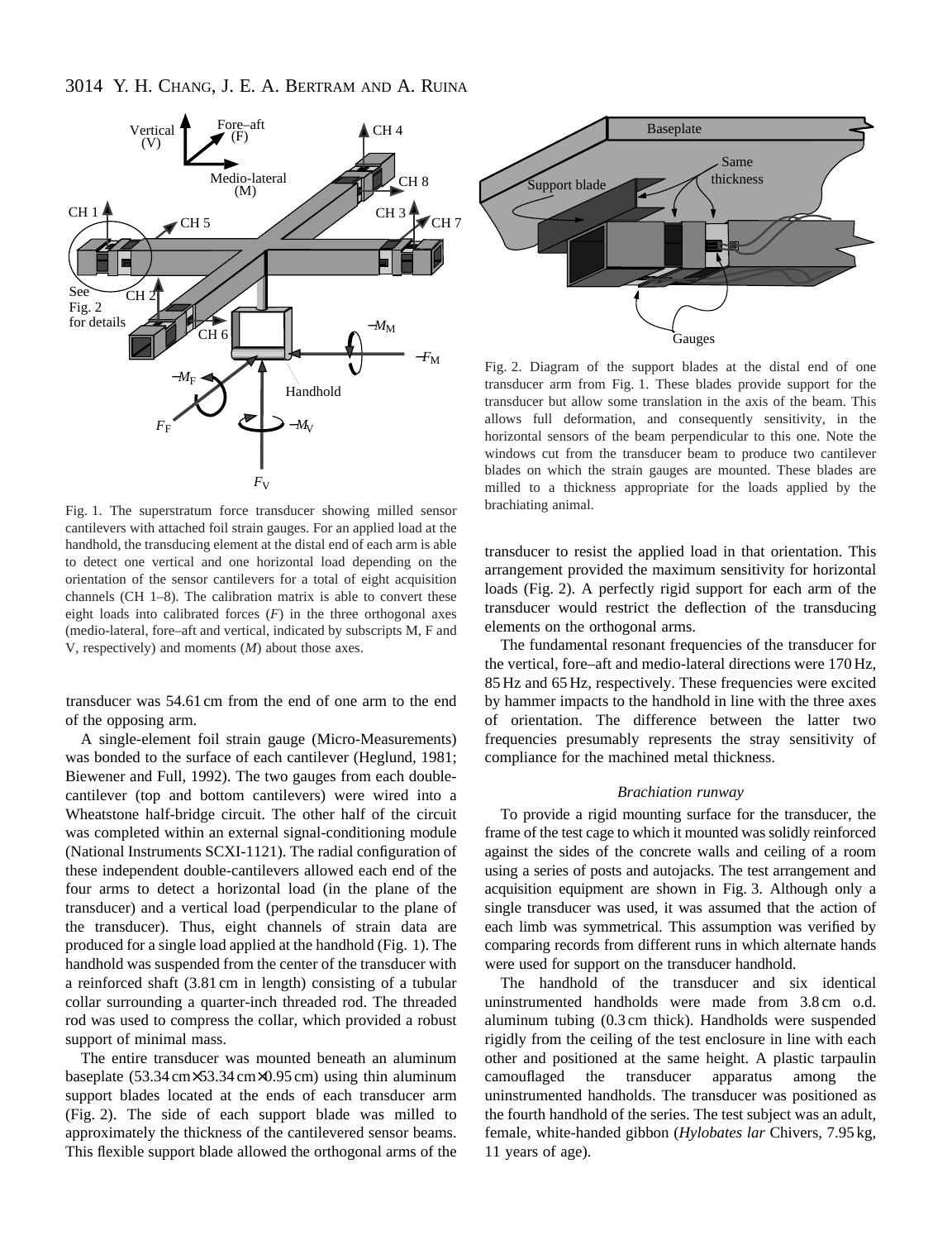

Fig. 3. The arrangement of the study equipment. Transducer data are amplified and stored on computer while video data are collected simultaneously. The transducer output (multiplexed) is spliced from the back of the amplifier and sent to an oscilloscope and special-effects generator which superimposes the force output over the video data to synchronize the two data types.

# *Data acquisition system*

Strain data from each of the sensors were acquired using virtual instrumentation software (programmed in LabView 3.1.1). Eight channels of data were multiplexed at 4 kHz (or 500 Hz per channel). The analog data were amplified (National Instruments SCXI-1000 and SCXI-1121 modules), converted to digital format (National Instruments NB-MIO-16L) and stored on microcomputer (Power Macintosh 7100/80AV).

A single video camera (Digital 5000 Panasonic) was used to capture a kinematic record of the brachiation event (60 Hz framing rate shuttered to 1/500 s exposure time). A 1.8 m×1.2 m mirror was placed below the transducer (at approximately 45<sup>o</sup> to the floor) and positioned to give a view of the animal from beneath as it swung past the transducer. This allowed simultaneous recording of lateral and inferior views with a single video camera. One of the vertical transducer channels was spliced from the amplifier output and sent to an oscilloscope (Tektronics 135J). A second video camera recorded an image of this trace and this was superimposed over the image of the animal using a special-effects generator (Panasonic WJ4600C). This allowed synchronization of the force transducer output and video recordings.

#### *Calibration of transducer*

Calibration of the six degrees of freedom of the transducer required the application of six known, independent, static loads

to the transducer, which were then recorded for later analysis. These six known loads were applied individually at the center of the transducer handhold using an arrangement of pulleys and masses to produce a matrix of applied loads (load matrix,  $L_{6\times 6}$ ; Table 1). The amplified voltage output from the transducer for each static load applied was averaged over the period of acquisition and tabulated (Table 2). The eight channels of voltage data acquired as a result of these applied loads can be represented by the strain matrix  $(S_{8\times6})$ . Since the eight transducer elements responded linearly to the loads applied, these matrices ( $L_{6\times6}$  and  $S_{8\times6}$ ) fit the following equation:

$$
[S_{8\times6}] = [I_{8\times6}] \cdot [L_{6\times6}], \qquad (1)
$$

where  $[I_{8\times6}]$  is an 8×6 influence matrix. Given L and S, I is easily found. Calculation of the six possible applied loads at the handhold from acquired strain readings, however, required the use of a 'conversion' matrix  $[C<sub>6×8</sub>]$  (assumed constant), where:

$$
[L_{6\times 1}] = [C_{6\times 8}] \cdot [S_{8\times 1}], \tag{2}
$$

at each sampling of the transducer.

We take  $[C]$  to be the pseudo-inverse of  $[I]$  so that:

$$
[C_{6\times 8}] = [I_{8\times 6}]^{-1} = \{ [S_{8\times 6}] \cdot [L_{6\times 6}]^{-1} \}^{-1},
$$
 (3)

where  $[L]^{-1}$  is a proper inverse, but the other inverses are pseudo-inverses. We found the pseudo-inverse using a simple MATLAB command.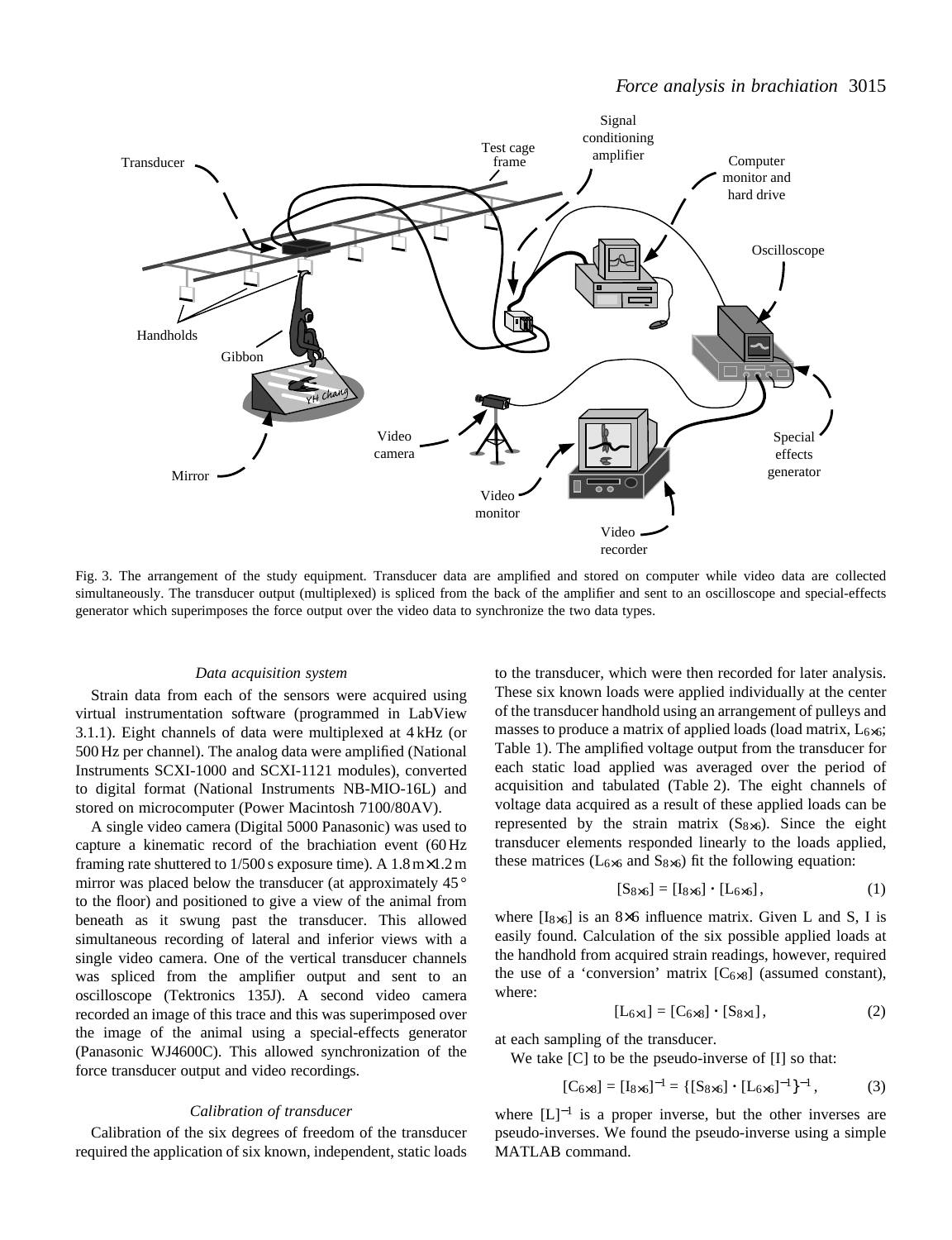# 3016 Y. H. CHANG, J. E. A. BERTRAM AND A. RUINA

| Reaction component<br>at handhold | Loads applied |         |         |           |           |           |  |  |
|-----------------------------------|---------------|---------|---------|-----------|-----------|-----------|--|--|
|                                   | Load 1        | Load 2  | Load 3  | Load 4    | Load 5    | Load 6    |  |  |
| $F_{\rm M}$ (N)                   | $-123.998$    |         |         |           |           | 0         |  |  |
| $F_F(N)$                          | 0             | 198.947 |         |           |           | 0         |  |  |
| $F_{V}$ (N)                       |               |         | 198.947 |           |           | 0         |  |  |
| $M_M$ (Nm)                        |               |         |         | $-22.762$ |           | 0         |  |  |
| $M_F(Nm)$                         |               |         |         |           | $-20.233$ | 0         |  |  |
| $M_V$ (N m)                       |               |         |         |           | O         | $-22.762$ |  |  |

Table 1. *Load matrix*  $(L_{6x6})$  *applied to the transducer for calibration* 

Calibration depends on the application of six different, known loads.

 $F_M$ ,  $F_F$ ,  $F_V$ , forces applied in the medio-lateral (M), vertical (V) or fore–aft (F) directions, respectively;  $M_M$ ,  $M_F$ ,  $M_V$ , moments applied in the medio-lateral, vertical or fore–aft directions, respectively.

Since the transducer produces eight strain signals to measure only six load components  $(F_M, F_F, F_V, M_M, M_F$  and  $M_V$ ), some of the data are redundant. Using the pseudo-inverse allows us to achieve greater accuracy than would be possible by discarding two channels. This procedure also eliminates all crosstalk between signals.

#### *Data analysis*

The voltage strain data were analyzed for noise using a software-based spectral analysis program (programmed in LabView 3.1.1). Noise peaks at 60 Hz and 180 Hz were filtered using Butterworth bandstop filters. In addition, a Butterworth low-pass filter was used to filter noise above 50 Hz. The conversion procedure (equation 3) was used to convert the eight channels of strain data to six force (*F*) and moment (*M*) reaction components applied at the handhold in three orthogonal axes (*F*M, *F*F, *F*V, *M*M, *M*F, *M*V, where the subscript M is medio-lateral, F is fore–aft direction of travel, and V is vertical).

# *Determining the movements of the center of mass*

Movements of the center of mass were determined from force data after cancelling for static gravitational load. Contact reaction force at the handhold determines the acceleration of the center of mass (CM). Integration of CM acceleration determines velocity transitions during contact, and integration of velocity transitions determines CM positional changes. Integration constants were determined in a manner similar to

Cavagna *et al.* (1977). Because the animal was moving along a level superstratum, it was assumed that the gibbon's mean velocity in the vertical direction was zero for a complete stride.

The integration constant for the fore–aft velocity was taken to be the mean forward speed of the gibbon, calculated by measuring the speed directly from the video record of a complete stride cycle. The crown of the gibbon's head (which does not move noticeably with respect to the trunk of the body) was used as a recognizable point from which the distance traveled over one complete stride was measured. Measurements were taken from the hand release of a given hand to the following release of the same hand divided by the time interval for that stride. The video image was calibrated using the known position of the handholds, and measurements were made using a digitization program (NIH Image version 1.57).

The vertical position constant was estimated as 0.84 m from the handhold when the center of mass reached its minimum vertical position (mid-support). This value was determined by previously reported procedures (Prueschoft and Demes, 1984). During mid-support, we idealized the support limb as one cylinder and the rest of the body and limbs as a second cylinder (the dimensions of these cylinders follow Prueschoft and Demes, 1984). In all brachiation recordings studied by us, the support limb was observed to be in full extension at midsupport. Thus, it was assumed that at mid-support the center of mass was 0.84 m below the handhold.

The fore–aft position constant was estimated such that the

Table 2. *Strain matrix (S8x6) acquired from the transducer during calibration using the loads described in Table 1*

| Data<br>channel |           | Voltage strain data acquired (mV) |           |           |           |           |  |  |  |
|-----------------|-----------|-----------------------------------|-----------|-----------|-----------|-----------|--|--|--|
|                 | Load 1    | Load 2                            | Load 3    | Load 4    | Load 5    | Load 6    |  |  |  |
| Channel 1       | $-0.0279$ | $-1.2943$                         | 0.4577    | 0.3842    | 0.0083    | $-0.0111$ |  |  |  |
| Channel 2       | 0.7040    | 0.1265                            | 0.5042    | 0.0207    | $-0.3306$ | $-0.0293$ |  |  |  |
| Channel 3       | $-0.0155$ | 1.0082                            | 0.3814    | $-0.3824$ | $-0.0211$ | 0.0466    |  |  |  |
| Channel 4       | $-0.6589$ | 0.1138                            | 0.5068    | 0.0220    | 0.3785    | $-0.0613$ |  |  |  |
| Channel 5       | 0.3104    | $-0.0096$                         | $-0.0544$ | $-0.0160$ | $-0.0278$ | $-0.2452$ |  |  |  |
| Channel 6       | 0.0449    | $-0.4230$                         | $-0.0069$ | 0.0097    | 0.0047    | 0.2923    |  |  |  |
| Channel 7       | 0.2553    | $-0.0019$                         | $-0.0129$ | $-0.0166$ | $-0.0067$ | 0.2603    |  |  |  |
| Channel 8       | 0.0101    | $-0.2844$                         | 0.0186    | $-0.0224$ | 0.0076    | $-0.2580$ |  |  |  |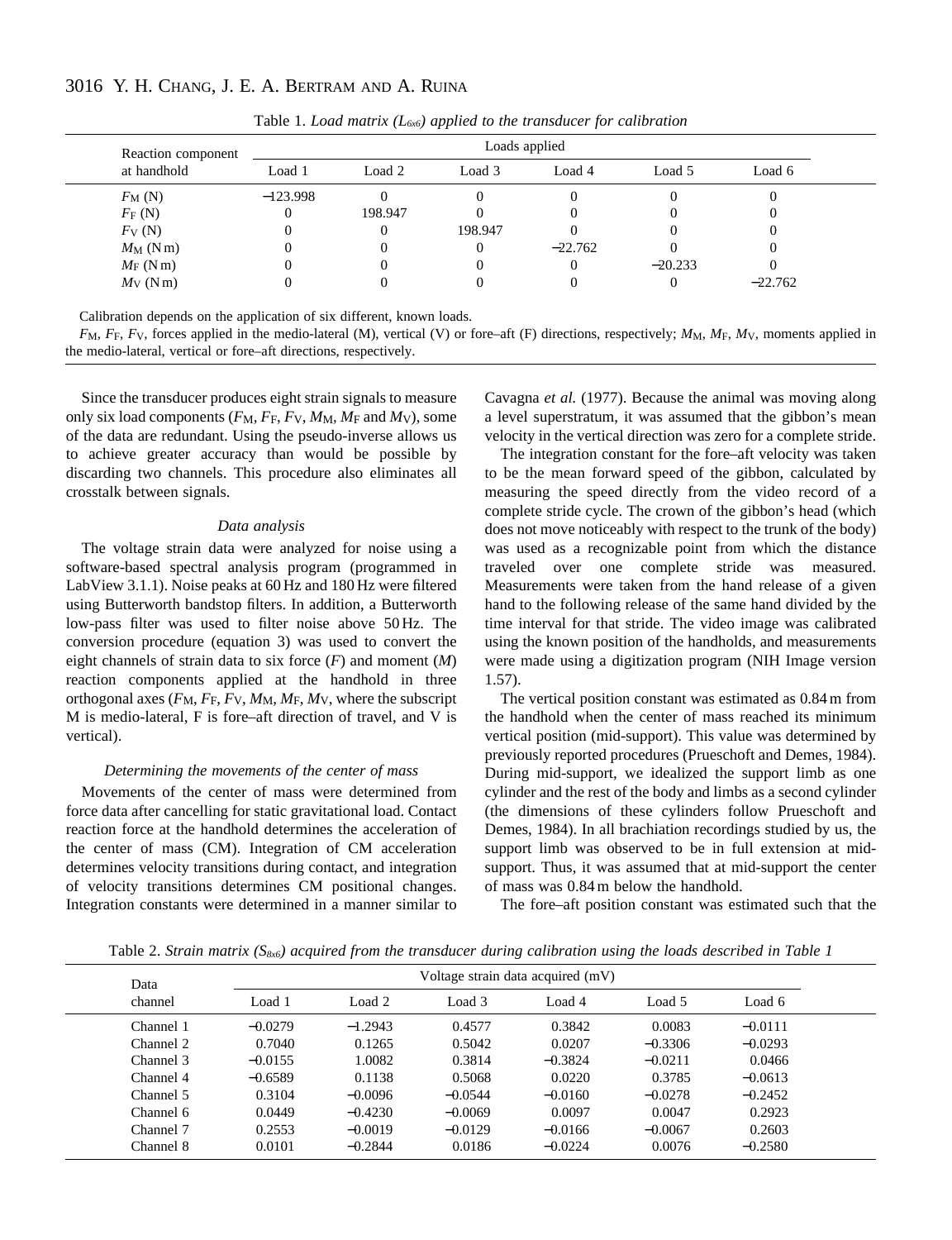gibbon's center of mass was directly beneath the handhold at mid-support (i.e. fore–aft position equal to zero).

> 0.3 0.4

A



Fig. 4. (A) Raw, unfiltered acceleration data for each of the three axes from a physical pendulum attached to the transducer handhold. These data are from the pendulum swinging through one complete cycle (which begins with the pendulum swinging through the center position moving in the negative fore–aft direction). Accelerations are normalized for the acceleration due to gravity. The noise (variability) indicated in this plot is indicative of this instrument. Note that a similar level of noise exists in records from the brachiating gibbon, but the magnitude of acceleration of this passive pendulum was much less than that of the gibbon; therefore, the signal-to-noise ratio is substantially greater for the brachiation analysis. Open circles represent the horizontal component in the direction of swing (fore–aft), open diamonds represent the vertical component and the solid line represents the horizontal component perpendicular to the direction of swing (medio-lateral). (B) Velocity of the pendulum from A determined *via* integration of acceleration in each orientation (bold solid line, vertical; dashed line, horizontal fore–aft; thin line, horizontal medio-lateral). These data are normalized for gravitational acceleration and *l*, the distance of the pendulum's center of mass from the handhold (cord length plus half pendulum length, *l*=0.505 m). Note that the integration constants are chosen so that vertical velocity is 0 at both the top and bottom of the swing, while horizontal velocity is 0 at the top of each swing. The data were low-pass-filtered at 50 Hz, and notch-filtered at 60 and 180 Hz. However, the majority of smoothing comes from the integration process.

Time (s)

# **Results**

# *Verification of the acquisition and analysis system using a simple pendulum*

The accuracy of the transducer, the equipment and the analysis procedures can be tested by measuring the passive swinging of a simple pendulum (see Blickhan and Full, 1992). A cylindrical pendulum (6.30 kg, 0.27 m long) was swung from the transducer handhold by a 0.37 m cord. The pendulum was video-recorded swinging through a  $44.3^\circ$  arc in the fore–aft direction as the transducer measured the forces and torques at the handhold. Fig. 4 shows the acceleration (Fig. 4A) and velocity (Fig. 4B) calculated for the CM (three oreientations represented) for one cycle of oscillation. Fig. 5 depicts the corresponding mechanical energy of the pendulum during this cycle. The acceleration components are plotted normalized to gravity  $(g=9.81 \text{ m s}^{-2})$ . The velocity components are plotted normalized to gravity and length *l*, where *l* is the distance of the pendulum's center of mass from the handhold (0.505 m). The pendulum was composed of a cylindrical weight suspended from a light cord. Length *l* was calculated as cord length plus half of pendulum length. The energy is plotted normalized to mass, gravity and *l* in Fig. 5. The acceleration data agree with expectations for a passive mass swinging along a pendular arc. We compared the transducer measurements with the calculated expectations using a numerical simulation program (Working Model). The results of this simulation are plotted in Fig. 5 for comparison.

#### *Reaction forces*

A typical data set for a slowly brachiating gibbon (exhibiting a dual support phase and moving at a mean forward speed of



Fig. 5. Mechanical energy (normalized for weight, 61.8 N, and *l*, the distance of the pendulum's center of mass from the handhold, 0.505 m) of a physical pendulum and a numerical simulation swinging through a complete cycle in the fore–aft direction. Note that the gravitational potential energy of the physical pendulum (solid line) and the translational kinetic energy of the physical pendulum (dashed line) are out of phase. Gravitational potential energy (open squares) and kinetic energy (filled squares) for the numerical simulation are plotted for comparison with the observed data.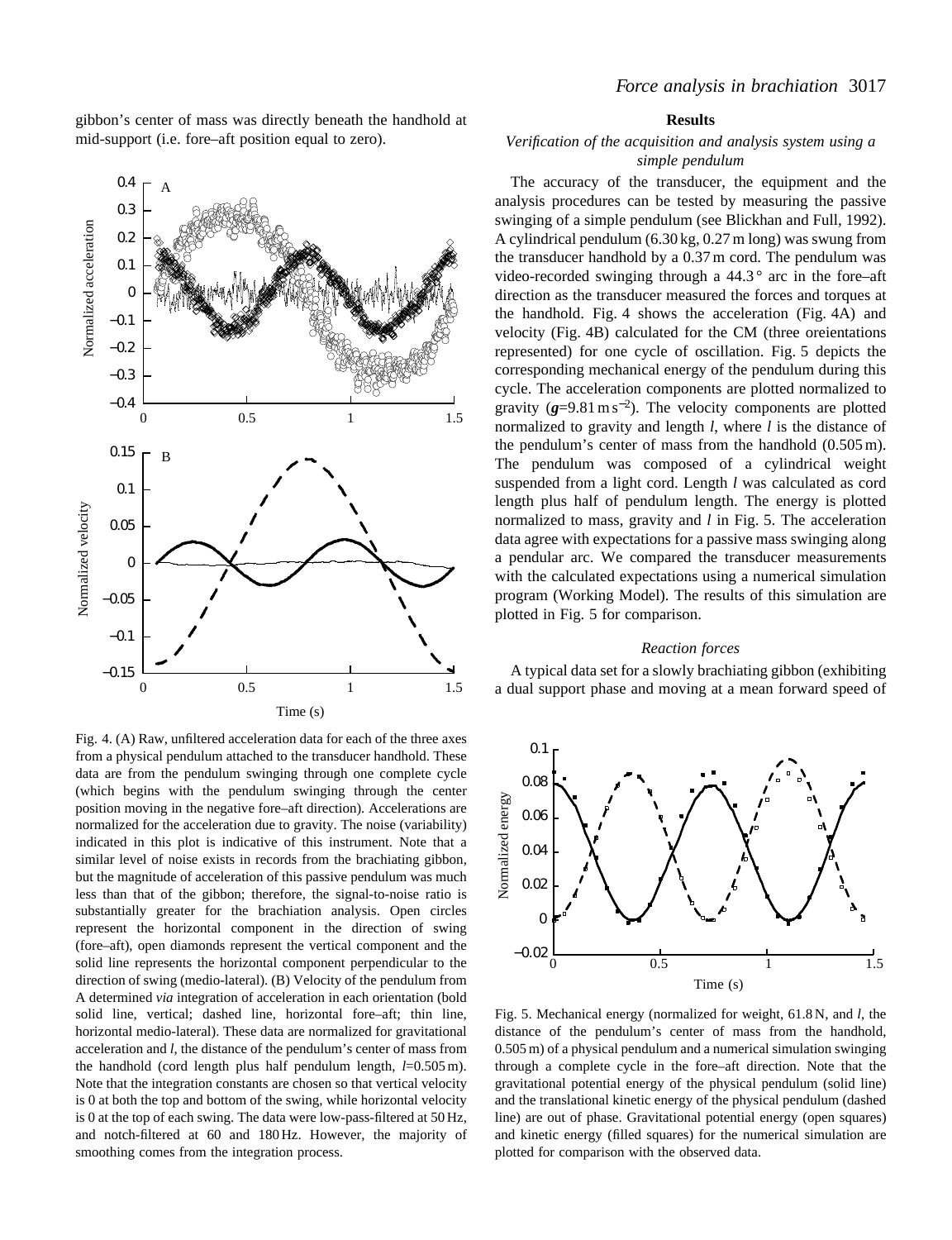Fig. 6. Kinetic data for slow brachiation (at 0.8 m s<sup>−</sup>1) along horizontally oriented handholds (i.e. resembling the rungs of a ladder, see Fig. 3). (A) Reaction force data normalized for body weight (78 N) for one complete stride of an adult gibbon (*Hylobates lar*). The sequence of contacts and release points during the stride are indicated: *t*1, right-hand contact with transducer; *t*2, left-hand release of prior handhold; *t*3, left-hand contact of next handhold; and *t*4, right-hand release of transducer. In this figure, the second half of the stride (from the alternate limb) was assumed to produce similar reaction forces to the first half. Periods of dual limb support were, thus, corrected for by superposition. The data were low-passfiltered at 50 Hz, and notch-filtered at 60 and 180 Hz. Vertical force is indicated by squares, horizontal force is indicated by circles and medio-lateral force is indicated by triangles. (B) Velocities of the center of mass during a halfstride (duration of one limb contact) calculated by integrating the corresponding acceleration data. Mean vertical velocity was assumed to be zero over a complete stride. Mean fore–aft velocity was calculated from video recordings by measuring the speed of the gibbon over a complete stride (from the hand release of a given hand to the subsequent release of the same hand). The orientation of each trace is indicated as in A. (C) The movement of the center of mass within the sagittal plane for half of a stride can be calculated by double integration of the accelerations of the center of mass (derived from the transducer force record). The vertical position was assumed to reach a minimum position of −0.84 m at mid-support, which is the estimated position of the center of mass of the gibbon during full extension (for methods, see Preuschoft and Demes, 1984). The fore–aft position was assumed to be directly beneath the handhold at mid-support. In A and B, 1 % of total data are plotted for clarity; acceleration data were collected at a rate of 500 Hz. Note that the data in B and C appear smoother than in A owing to the digital integration of the acceleration data.

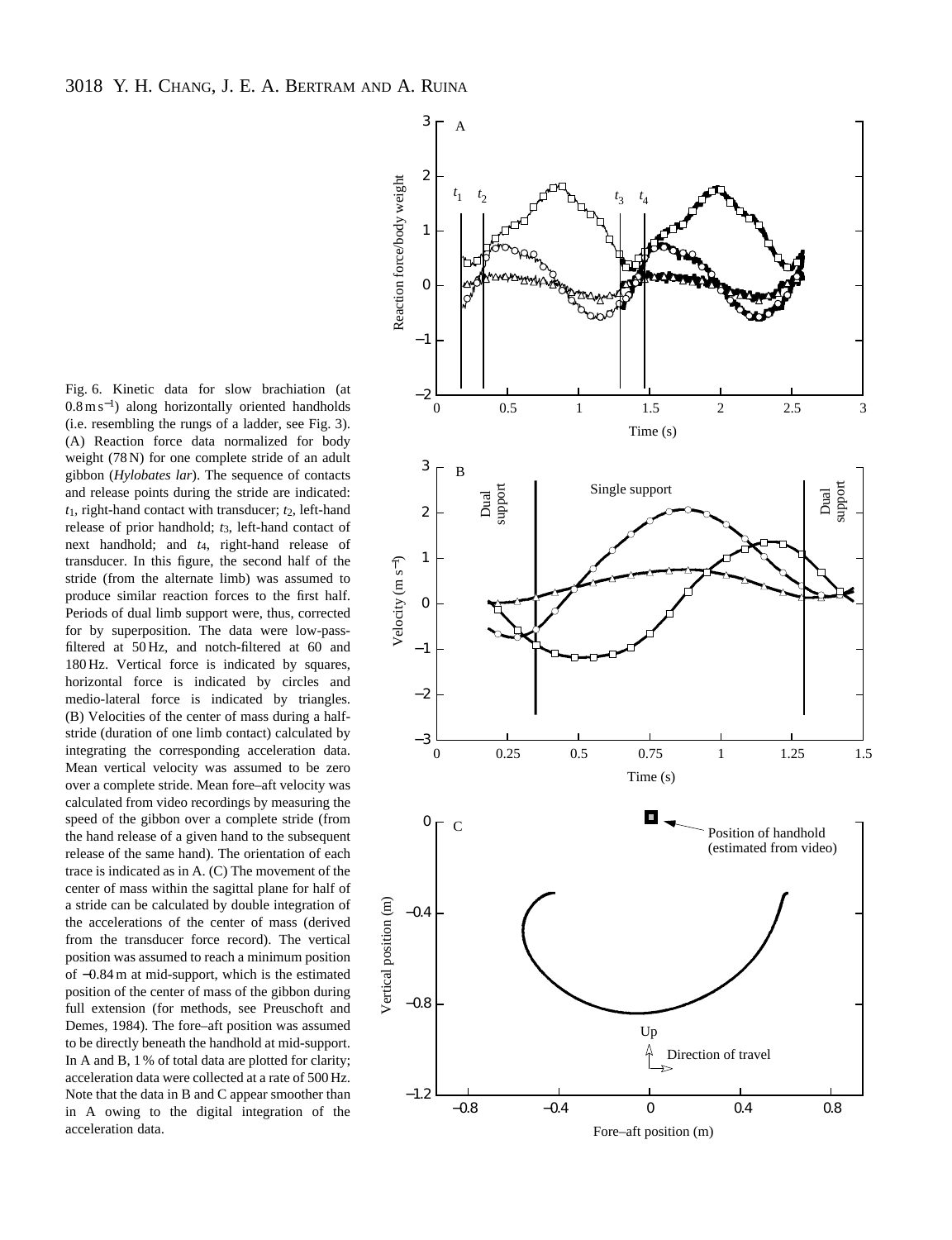0.8 m s<sup>−</sup>1) is shown in Fig. 6. The gibbon's force reaction components (Fig. 6A) are similar to the ground reaction forces observed for terrestrial locomotion (see, for instance, Biewener and Full, 1992) with one notable exception: the fore–aft force vector. While the vertical force trace shows a characteristic peak at mid-support (similar to that seen in terrestrial locomotion), the fore–aft force of the center of mass increases (accelerates) in the direction of travel before mid-support and decreases (decelerates) after mid-support. In contrast, terrestrial locomotion dictates that the walking or running animal decelerate until mid-support (heel strike to mid-stance) and then accelerate after mid-support (mid-stance to toe-off). The peak absolute medio-lateral force was found to be 15.6 % of the peak vertical force.

The forward (fore–aft) velocity increases until mid-support, after which it decreases (Fig. 6B). Vertical speed reaches maximum absolute values twice during limb support, a negative value when the center of mass is falling and a positive value when the center of mass is rising. The path that the gibbon's center of mass travels in the sagittal plane is shown in Fig. 6C and is in the form of an arc about the fixed handhold. At this speed, the CM actually moves backwards during the initial, dual-support portion of the swing. This was verified from video recording and is due to the simultaneous flexion of the previous support limb with extension of the succeeding support limb. This movement allows the animal to begin the support phase of the stride with its support arm in full extension. We suspect that this motion was used to adjust arm extension for handholds that were placed closer together than optimal for this animal.

## *Potential and kinetic energy*

Calculations of potential and kinetic energy changes of the centre of mass over the course of a half-stride (single limb contact) can be made using velocity and positional information



Fig. 7. Gravitational potential energy (thin line), translational kinetic energy (sum of vertical and horizontal kinetic energy; thick line) and the sum of potential and kinetic energies (dashed line) shown over the course of a half-stride in slow brachiation. Note that the gravitational potential energy and translational kinetic energy are out of phase (as was seen for a pendulum in Fig. 5).

derived from the transducer output (Fig. 7). At this speed (0.8 m s<sup>−</sup>1), kinetic and potential energy are 180 ° out of phase. This is the pattern shown by a pendulum and indicates that the gibbon can exchange kinetic and gravitational potential energy to reduce the cost of locomotion.

#### *Reaction moments*

The corresponding moment reaction data for the gibbon moving at  $0.8 \text{ m s}^{-1}$  are shown in Fig. 8. In describing the reaction moments, we refer to the moment relative to the axis about which it acts. If the gibbon contacts the handhold with its right hand, a positive reaction moment in the vertical axis indicates pronation of the animal's right pectoral limb. As can be seen in Fig. 8, there is a tendency for pronation of the pectoral limb throughout the first half of this half-stride followed by a period of supination (indicated by a negative vertical reaction moment). The medio-lateral reaction moment was largely negative throughout hand contact, indicating that this reaction moment was primarily due to the shear forces of the gibbon's grip as it rotated its body around the handhold in the sagittal plane. The fore–aft reaction moment was seen to follow the lateral movement of the gibbon's center of mass.

# **Discussion**

The system described here for measuring and analyzing kinetics is able to resolve six independent reaction components at a handhold applied by a brachiating gibbon. The reaction forces and moments applied by the gibbon at the instrumented handhold have characteristics similar to terrestrial force



Fig. 8. Normalized reaction moments for a half-stride of slow brachiation  $(0.8 \text{ m s}^{-1})$  along horizontally oriented handholds (see Fig. 3). The moment around the axis in the direction of travel (fore–aft axis) is shown by the thin solid line, the moment around the axis perpendicular to travel (medio-lateral axis) is shown by the dashed line, and the moment around the vertical axis is shown by the thick solid line. The data were low-pass-filtered at 50 Hz. Measured moments are normalized by *mgl*, where *m* is mass (7.95 kg), *g* is gravitational acceleration (9.8 m s<sup>−</sup>2) and *l* is 0.84 m (the 'characteristic' length determined for this animal).